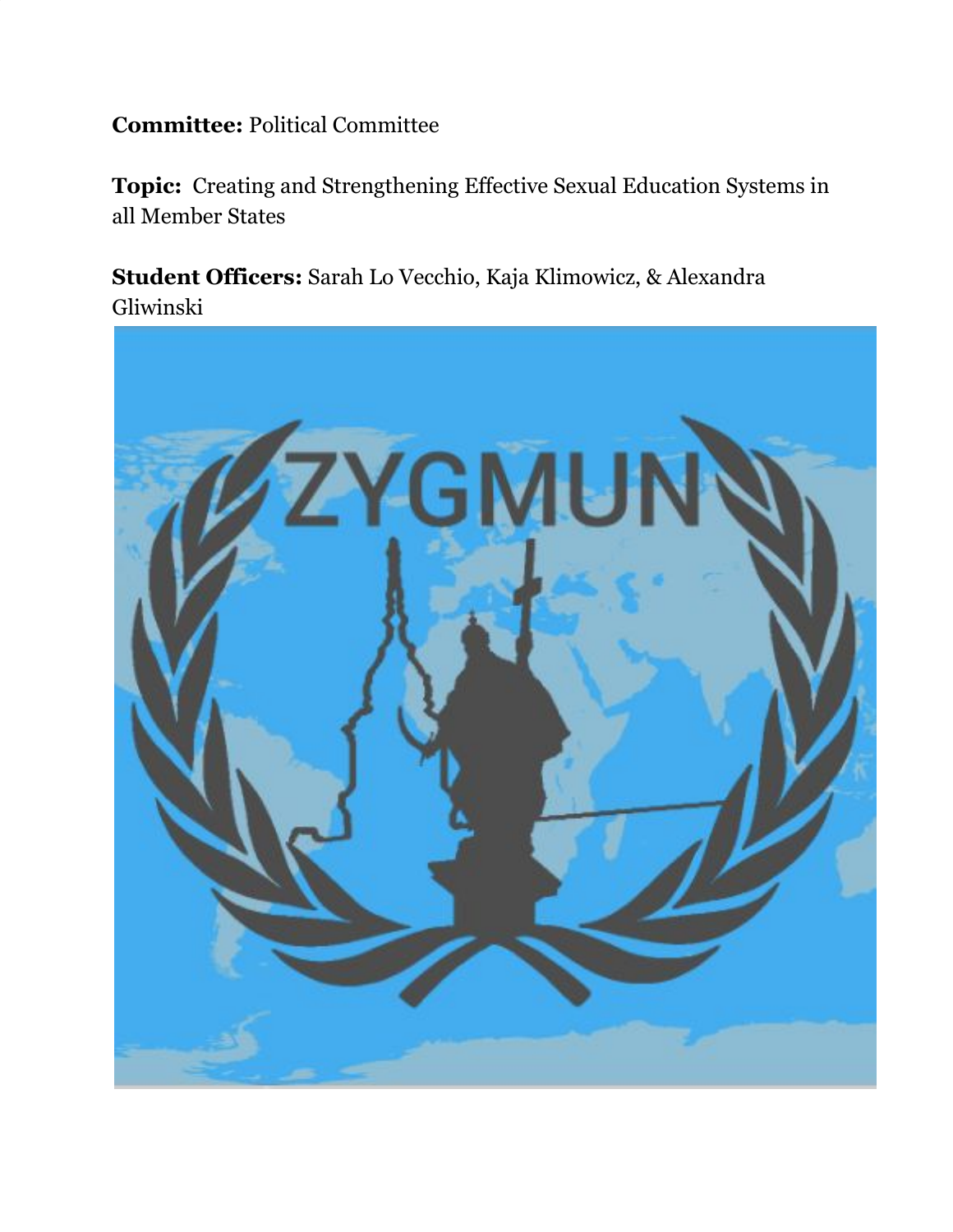# **Table of Contents**

- **I. Introduction**
- **II. Definition of Key Terms**
- **III. General Overview**
- **IV. Major Parties Involved and their Views**
- **V. Relevant United Nations Documents**
- **VI. Questions to Consider**
- **VII. Conclusion**
- **VIII. Bibliography**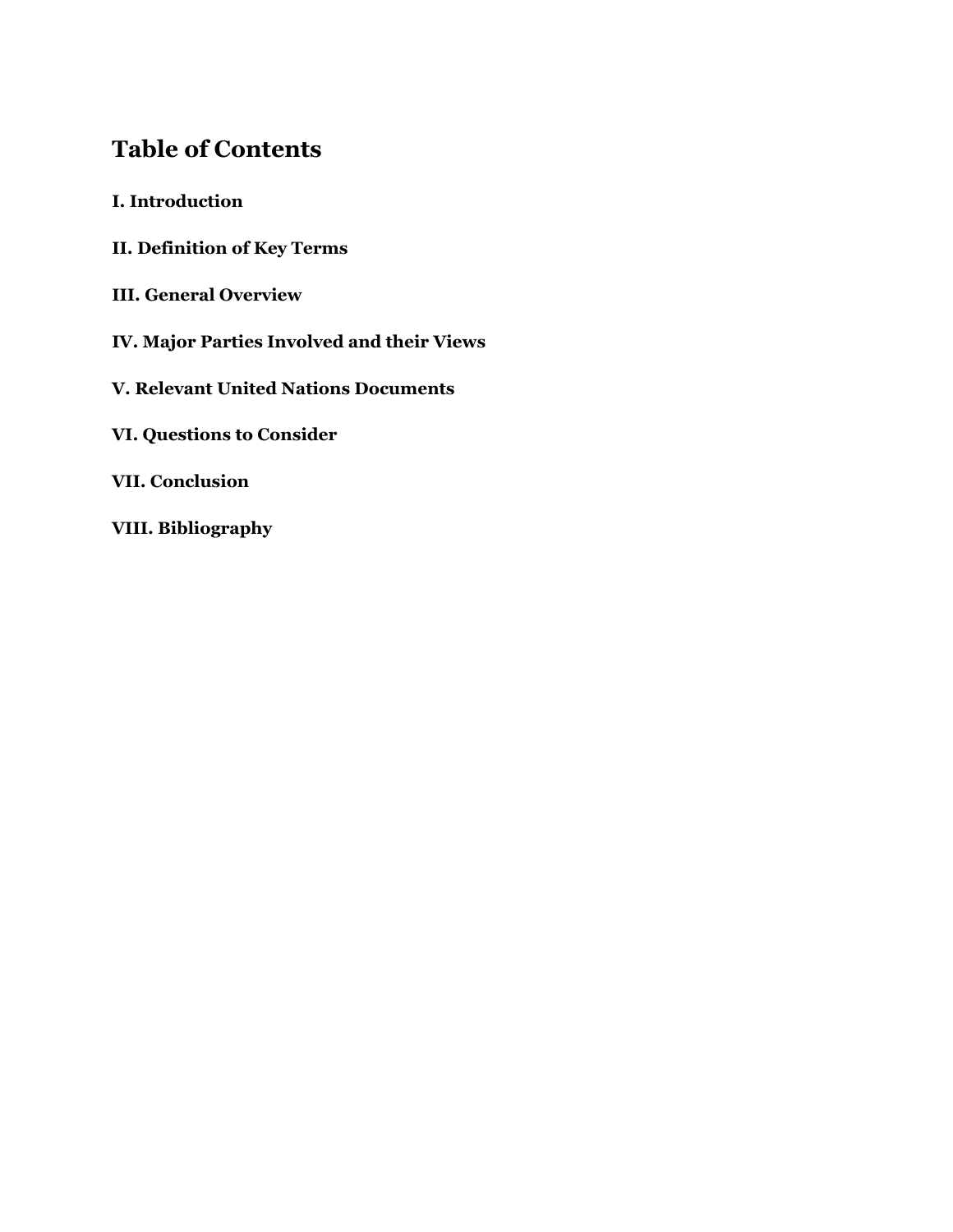## **I. Introduction**

Comprehensive sexual education is an indispensable tool for all young people, and yet the frequency at which the practice of sexual education is diffused is alarmingly low. This practice is not only relevant in ensuring the health of the public, but also in ensuring that young people be capable of making grounded, conscious, and responsible choices in their journey to adulthood. Although this is a valid claim, the particularities make this issue more complex. Systems of values and interpretations of interpersonal relationships will stimulate conflict, and establish a great deal of difficulty in finding a common ground.

# **II. Definition of Key Terms**

## **CSE (Comprehensive sexual education):**

According to the United Nations, comprehensive sexual education is a program incorporated within a school curriculum that "enables young people to protect their health, well-being, and dignity".

## **Cultural barriers:**

Cultural barriers are the differences in certain traditional beliefs that lead to miscommunications between different cultures and make it difficult to understand each other.

## **Gender Inequality:**

Gender inequality refers to the disparity between the rights of men and women in society, and often also concerns discrimination against women.

# **STI:**

An STI is a sexually transmitted infection. They are passed on through unprotected sex or close sexual contact. STIs are treatable, but if they remain untreated they can lead to more severe issues.

## **STD:**

An STD is a sexually transmitted disease. STDs and STIs are often interchangeable terms. However, STDs are technically a more severe form of STIs as they occur as a result of an infection. If left untreated, an STD can be fatal.

# **AIDS/ HIV (Human Immunodeficiency Virus):**

HIV is a virus that can be passed on through unprotected sex. It targets a person's immune system and, if left untreated, leads to AIDS which is an autoimmune disease. HIV/ AIDS can be fatal.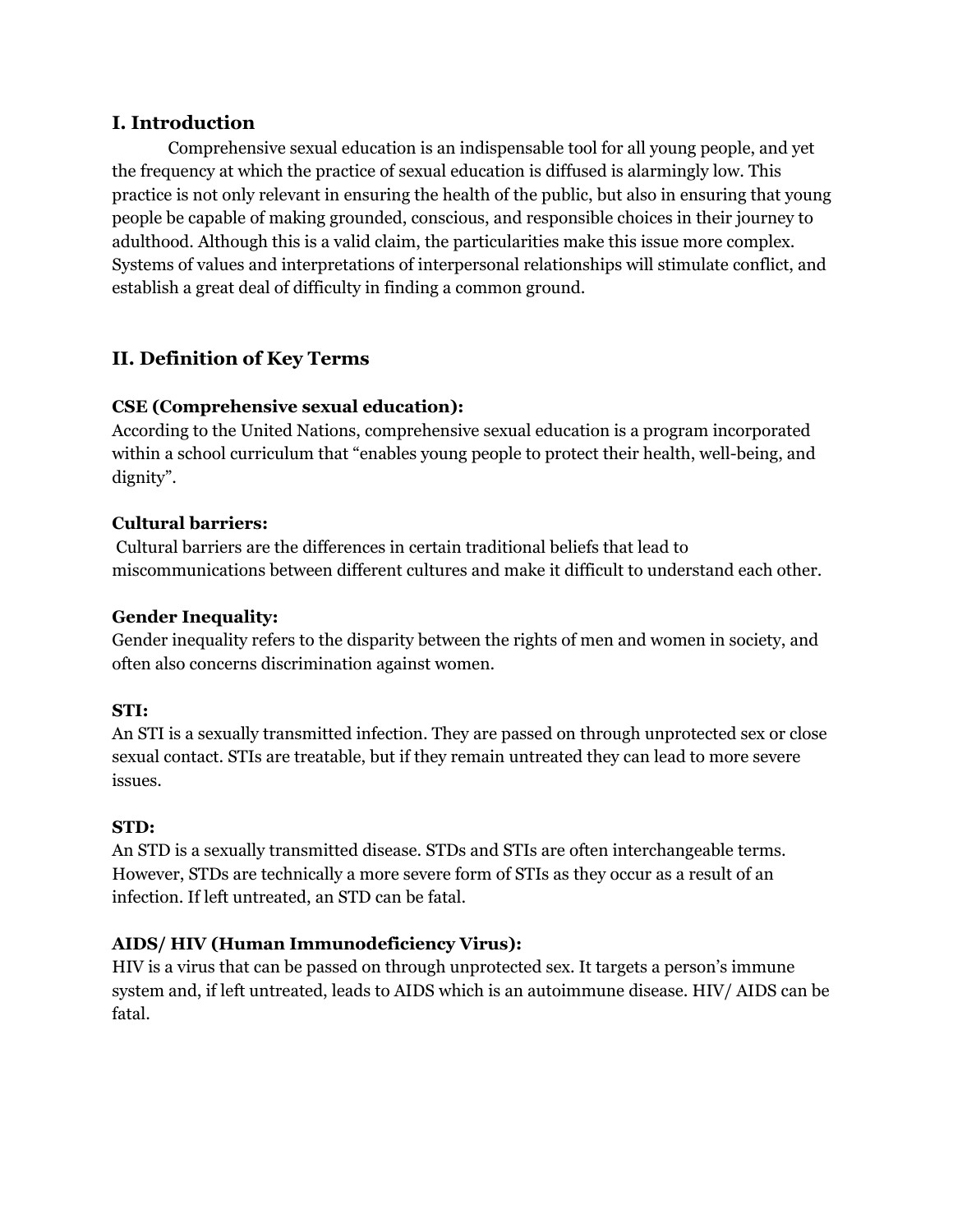# **III. General Overview**

While it is important that the United Nations come to an agreement on this matter and establish a well-defined sexual education system to implement in schools, it is important that in doing so each state keeps in mind the reasons for the urgency of this debate. The reasons are as follows:

#### 1) **Cultural barriers:**

As with most global conflicts, they are partially born from differences in cultural beliefs. Hence, this matter is also categorized within these limitations. Cultural barriers are perhaps the most demanding factor to surmount as culture is extremely integrated into societal values. According to a more liberal/ western perception, some beliefs degrade women or view sexual activity as a tool of exploitation and therefore stimulate hostility between states. Despite the specificities of certain disagreements between societal practices, the common denominator that unites most nations is the need to maintain the health and well-being of the people.

## 2) **Gender Inequality:**

Gender inequality is also closely tied to the discussion of sexual education. Whereas many cultures have gender inequality as the basis of their values and practices, others have jumped on the bandwagon of feminist movements. Practices tied to a disparity between genders is the first fruit of abiding by the value of tradition; many justify men's superiority to women through recalling ancient Aristotelian teachings or backing it with scientific studies on the physical disparities between men and women. Different practices follow a more contemporary view on gender; while men and women are not the same, they are equal in their rights and abilities. The relationship between gender inequality and a lack of sexual education is symbiotic; a lack of sexual education leads to the stimulation of gender inequality in that it deprives women of the recognition of their own rights, while gender inequality is used as a sort of justification for not diffusing sexual education.

> a) It is also important to note that in many nations, women do not actively protest mistreatment because of "self-enforcing social conventions", meaning that women conform to certain practices in order to avoid social exclusion.

Despite the clarity of why this matter must be discussed, the most significant tool of understanding the reason for which this topic is of utmost importance is being aware of the benefits of strengthening sexual education for all member states. They are as follows:

## 1) **Unintended pregnancy:**

Unintended pregnancy is an issue that has plagued the world for a great deal of time. Amongst many issues, one that concerns global well-being most is the risk of overpopulation; between 2010 and 2014, it was recorded that 44% of all pregnancies were unintended. This is an immensely large portion of population increase, and pose a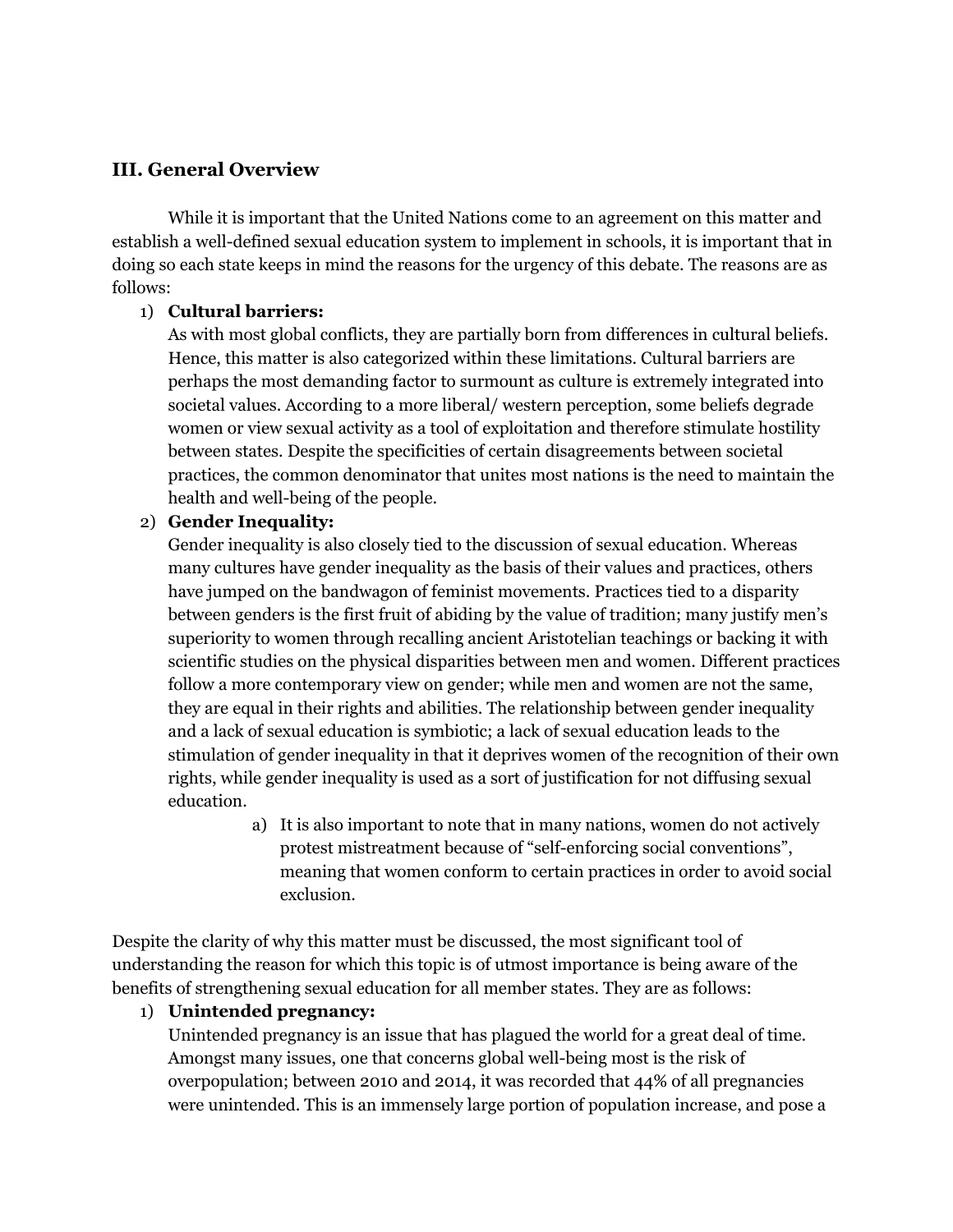problem while attempting to limit population growth. A reason for such a large percentage of unintended pregnancies is largely tied into a lack of awareness; with a lack of awareness, many do not know how to properly use contraception or limit the possibility of pregnancy. Along with this, unintended pregnancies can lead to tolls on a person's mental health, an increased number of infants inserted into foster care, and a disruption of family dynamics or familial relationships. In implementing a well-constructed sex-ed program, the number of unexpected pregnancies would decrease.

## 2) **STIs:**

A decrease in sexually transmitted infections would come as a result of a proper focus on sexual education. With a lack of awareness of the proper use of contraception or the risks or the lack thereof, young people (especially those who are inexperienced and have no reference to base their actions off of) are more prone to sexually transmitted infections. The danger of this is for those who do not have access to healthcare, being left untreated, to develop more severe issues.

#### 3) **HIV/ AIDS:**

HIV is perhaps one of the biggest risks of a lack of sexual education at a young age. The risk of fatality is high in countries that do not have access to treatments or sexual education. In places such as Sub Saharan Africa, HIV has become the lead cause of death (especially premature deaths) due to both a lack of education and a lack of access to healthcare. If sexual education was diffused in territories experiencing a similar issue, the amount of HIV cases would drastically decrease.

# **IV. Major Parties Involved and their Views**

Consider these parties when forming a bloc, allying, and drafting your resolutions. Even if your member state is not listed, that does not mean your nation is irrelevant to the topic at hand. Each nation has a policy on this pressing issue, so please work to have your nation's policy represented in debate!

#### **United Nations**

The United Nations is highly committed to implementing sexual education. It has many sub-parts, such as the United Nations Population Fund, who work with governments to implement effective sex education in schools and in communities. They also work to fundraise and invest in sexuality education programs so that all programs meet internationally agreed-upon standards.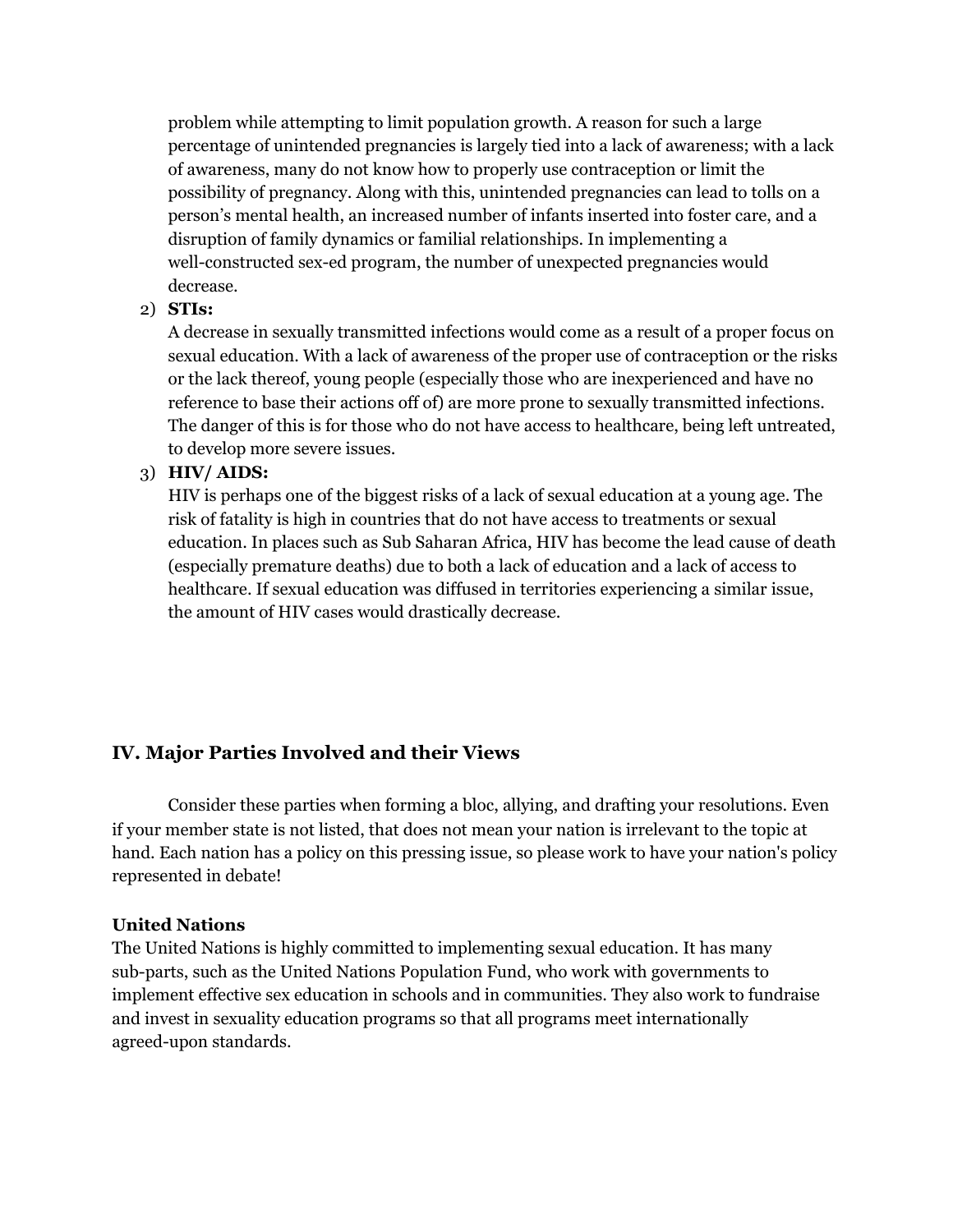#### **India**

In India, sex education is not compulsory in schools and it is often completely absent in schools. The Times of India reports that more than 50 percent of girls in rural India are unaware of menstruation or even what it means. The culture around sex promotes widespread silence and shame to young people in India leading to a mass lack of information and misinformation as well. Such a culture has resulted in sexual abuse to over 50% of children between the ages of five and 12, with nearly all of these children unable to recognize the abuse they endured. However, strides are being made to improve the SRHR. The YP foundation designed and implemented a progressive sex-ed curriculum to engage students across the 14 classes it runs. While the YP foundation runs a successful program, it needs to be implemented in all schools to have a positive effect. India has failed to implement such a program thus far.

#### **China**

China has an underdeveloped sexual education program that is slowly progressing. In the traditional concept of China, sex is considered a shameful thing. The Public Health School of Peking University reported in 2015 that, "only 10% of nearly 20,000 university students had received any sexuality education in primary school." However, China has made attempts at improving this with the 2019 Healthy China Initiatives which aim to create comprehensive sex ed. Still, China lacks widespread sex-ed. There is such a deficit of sex-ed that there are even 330 licensed summer camps where parents send children to counter the lack of holistic sex-ed in schools. Another one of China's main struggles is that the older generation lacks education which is not only problematic for them, but also for younger generations as they are unable to receive support from relatives. China is in need of either a reformation or the effective implementation of the planned comprehensive sex-ed system.

#### **The Netherlands**

The Netherlands outperforms many nations with their progressive and comprehensive sex education systems. The Dutch have extremely low STI cases and very little teen pregnancies as well as abortions. The Atlantic reports that they have achieved this through being, "almost unbelievably open with children of all ages about bodies and relationships." The Dutch begin educating children as young as four years old on their bodies as well as sexual conduct and research shows that implementing early sex ed prevents unwanted pregnancies and sexual abuse later on. The Dutch are proof that strong sex education, normalizing sex, and each unique body, as well as transparency and open conversations, are highly effective. Member States should take an example from the Netherlands.

#### **Uganda**

Uganda's sex-ed takes a large influence from religion and preset morals. The National Sexuality Education Framework 2018 in Uganda preaches abstinence-only, assigns women and men to traditional gender roles, and criminalizes homosexuality and same-gender sex. The framework calls for premarital abstinence and yet Uganda has high teen pregnancy rates and extremely high unsafe abortion statistics. Additionally, it limits choice, prevents students from accessing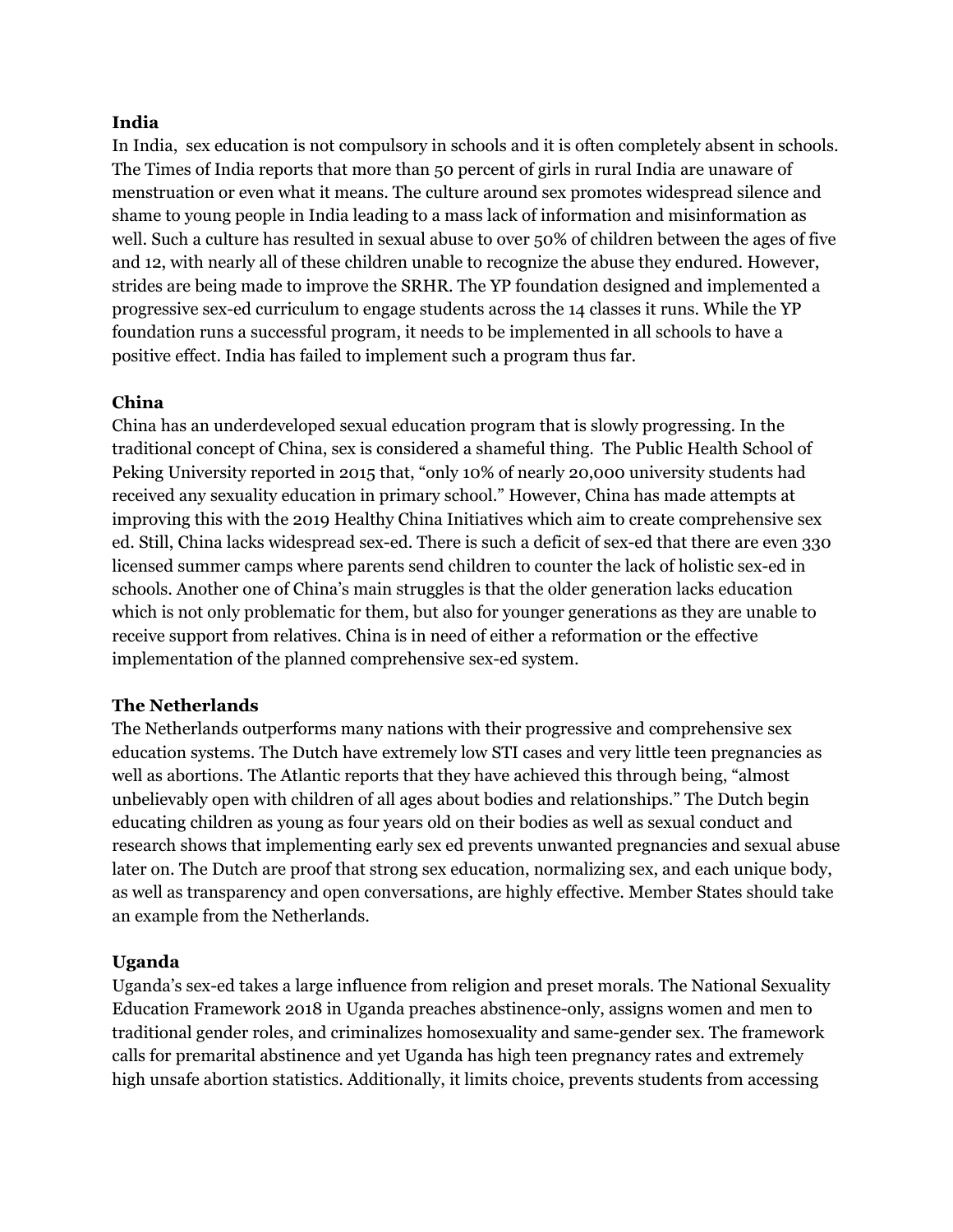and trusting contraception, and prevents them from questioning harmful gender roles. Uganda's policy contradicts the reality of the situation in the nation and needs support.

### **Poland**

The Polish government (PIS) promotes a misogynistic, anti-abortion, anti-contraceptive, homophobic and conservative ideology. Recent legislation in Poland bans sex education and criminalizes it as, "encouraging underage sexual activity." Teachers who attempt to teach sex-ed will face up to 5 years in prison. Sex ed in Poland is described as pedophilia and PIS calls attempts to implement sexual education, sexualizing children.

# **V. Relevant United Nations Documents**

The United Nations have discussed this topic multiple times and has a vast array of documents such as the…

- a) **UNCRC (Convention on the Rights of the Child):** The UNCRC is a treaty established in 1990. Although the right to sexual education is not the focus of the treaty, the United Nations states, that it is "the right of all children and adolescents to receive sexual and reproductive health (SRH) information, education and services in accordance with their specific needs". It also further explains that their view of sexuality education goes beyond "the provision of information alone" and also puts focus on the children's right to "acquire essential life skills and develop positive attitudes and values".
- b) **CEDAW (Convention on the Elimination of All Forms of Discrimination Against Women):** Although many argue that the right of women to sexual education is grounded within the principles of the treaty, it is never explicitly stated, thus prompting an argument on whether or not sex education should be considered a human right.
- c) **(Conference) Improving the Sexual and Reproductive Health of the Adolescent Girl: The Role of First Ladies:** This is not a UN document. However, all delegates are encouraged to read about this assembly that took place on February 10th, 2020. It was organized by the Organisation of African First Ladies Against HIV/AIDS. They discuss the strong effects of the diffusion of HIV in Africa and the benefits of introducing a comprehensive sexuality education system: <https://www.unaids.org/en/keywords/oafla>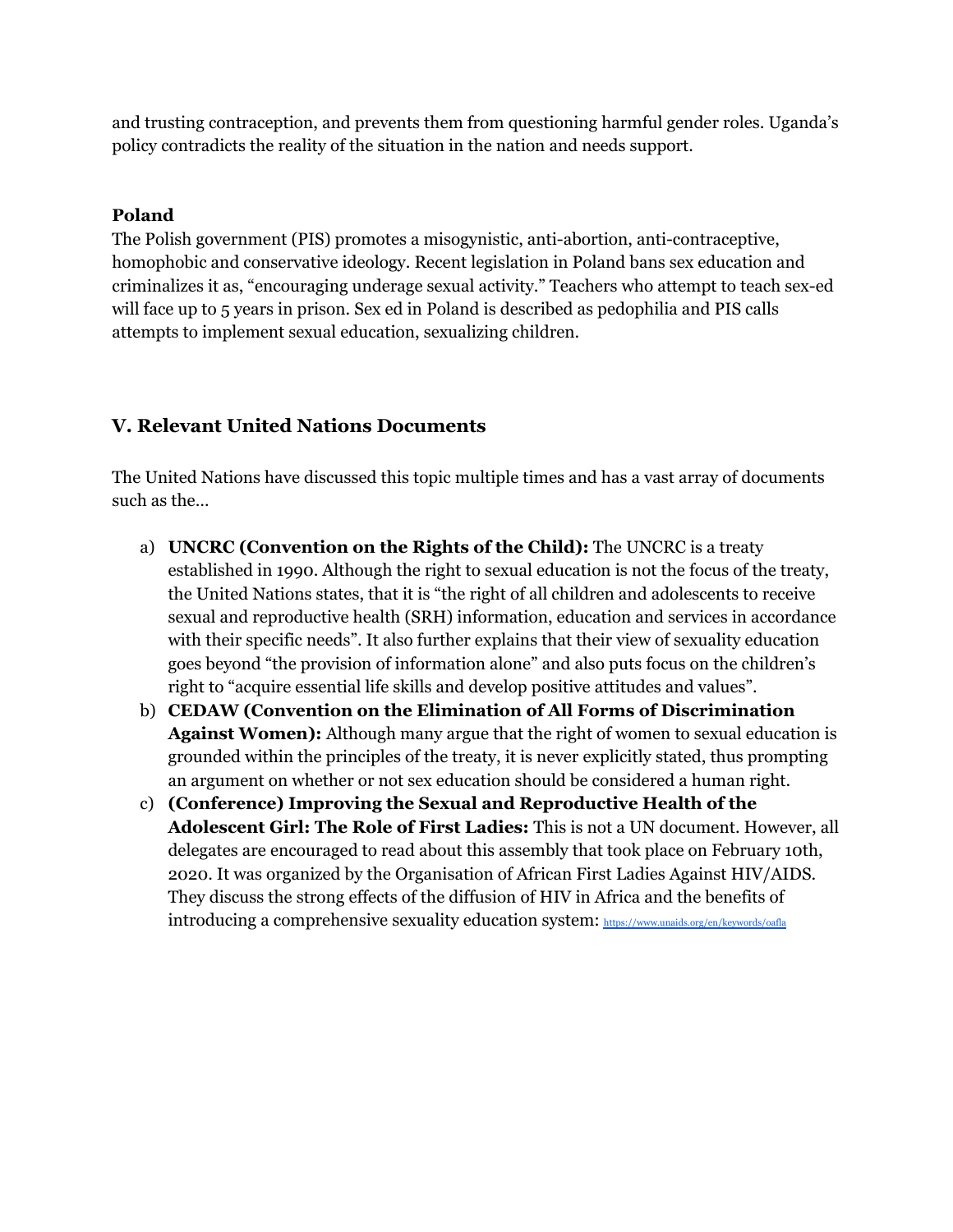# **VI. Questions to Consider**

When drafting your resolutions and planning for solutions, it is important to consider the vast subcomponents and various ways to approach the issue at hand. Consider the following questions, as well as of course your nation's policy, when brainstorming your clauses.

**->** Should schools be responsible for sex-ed? Or does that responsibility lie for an exterior body such as community outreach programs?

**->**How can the millions of children who don't have access to schools or don't attend school recieve sex education?

**->**To what extent does culture, religion, and morals within a member state effect and prevent the development of it's sexual education systems?

**->**Should Sex Education become a statutory subject within Primary Schools?

**->**Should there be a universal system and framework to guide how sex-ed occurs and it's standards?

**->**Could implementing punishments for parties that do not have sex-ed be effective? Or will this only further harm a nation's citizens?

**->** What are alternative methods to teaching sex-ed? Could the internet be a useful way to teach sex-ed?

-> For Member States without or with weak sex ed, what are the consequences of a lack of sexual education? How can these side effects be addressed?

**->** Should modern issues such as the exchange of intimate photos via the internet be included in sex-ed?

**->** To what extent does the older generations' lack of sexual education affect the younger generation's knowledge and comfort on discussing sex?

**->** Are "abstinence-only" programs an appropriate form of school-based sexual health education?

**->** What are the social and economic benefits to society of implementing broadly based sexual health education in schools?

**->** How can comprehensive sex-ed be implemented universally but quickly?

**->** How can we incentifize nations which lack sex-ed to add it to their education systems?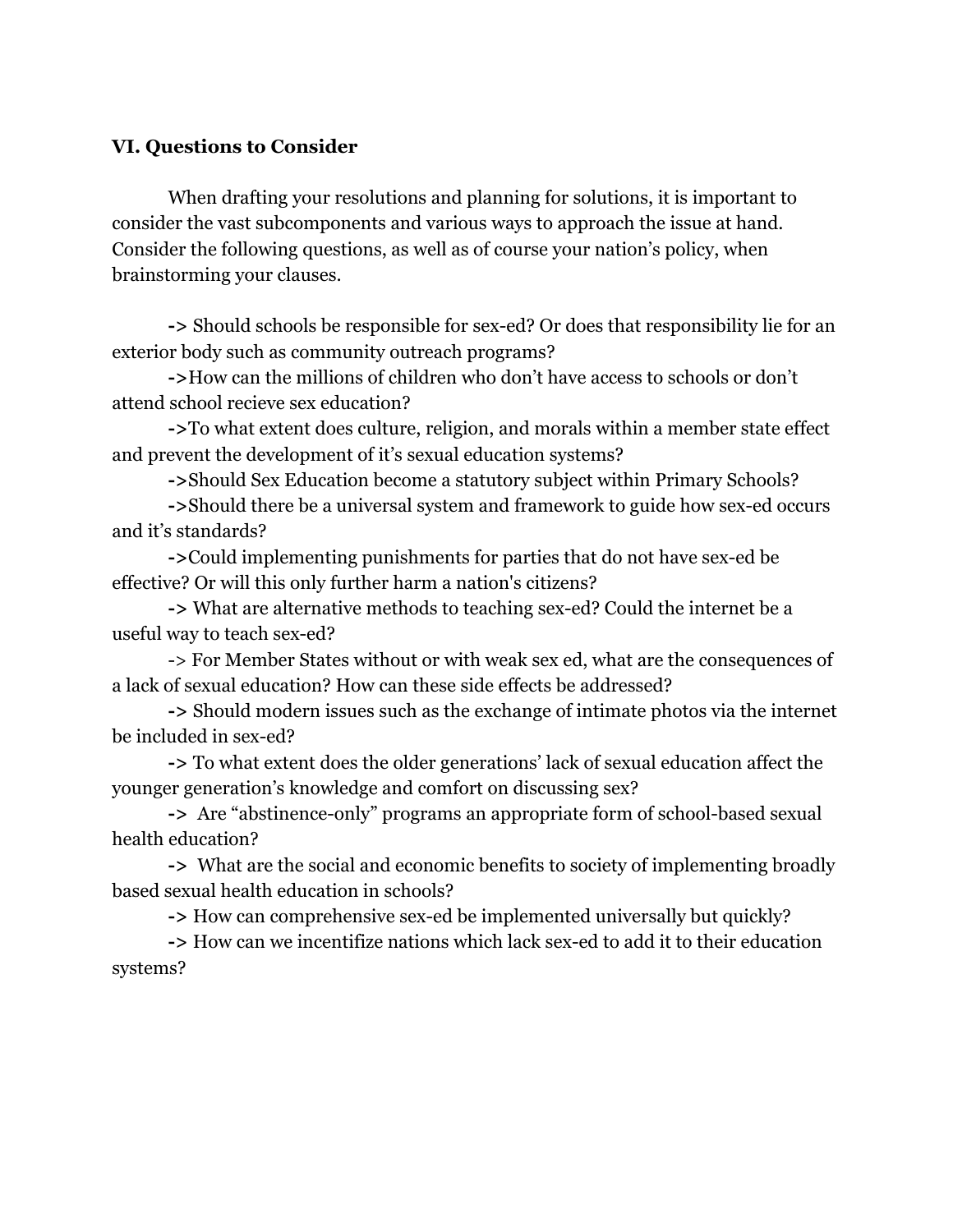#### **VII. Conclusion**

In finding a sexual education system that can be agreed upon, it is important to keep in mind that there must be a common denominator as a foundation of a resolution (or a common ground that will benefit every nation and complies with most cultural systems of values). It is overwhelmingly clear that with the introduction of comprehensive sexuality education would not only benefit states themselves, but additionally would allow the world to come nearer to a common goal of ensuring health and well-being to its people.

#### **VIII. Bibliography**

Bilton, Isabelle, editor. "Sex Education around the World: How Were You

Taught?" *Study International*, 9 Nov. 2017,

www.studyinternational.com/news/sex-education/. Accessed 1 Mar. 2020.

"Comprehensive Sexuality Education". Unfpa.Org, 2020,

https://www.unfpa.org/comprehensive-sexuality-education# . Accessed 29 Feb 2020.

"Comprehensive sexuality education." *UNFPA*,

www.unfpa.org/comprehensive-sexuality-education. Accessed 25 Feb. 2020.

De Haas, Billie. "Uganda's New Sex Education Framework Will Do More Harm

than Good." *The Conversation*, 1 July 2018,

theconversation.com/ugandas-new-sex-education-framework-will-do-more-harm-than-go

od-98634. Accessed 28 Feb. 2020.

"Face the facts: Young people in China need more from sexuality education."

*UNESCO*, 1 Nov. 2019,

bangkok.unesco.org/content/face-facts-young-people-china-need-more-sexuality-educati on. Accessed 1 Mar. 2020.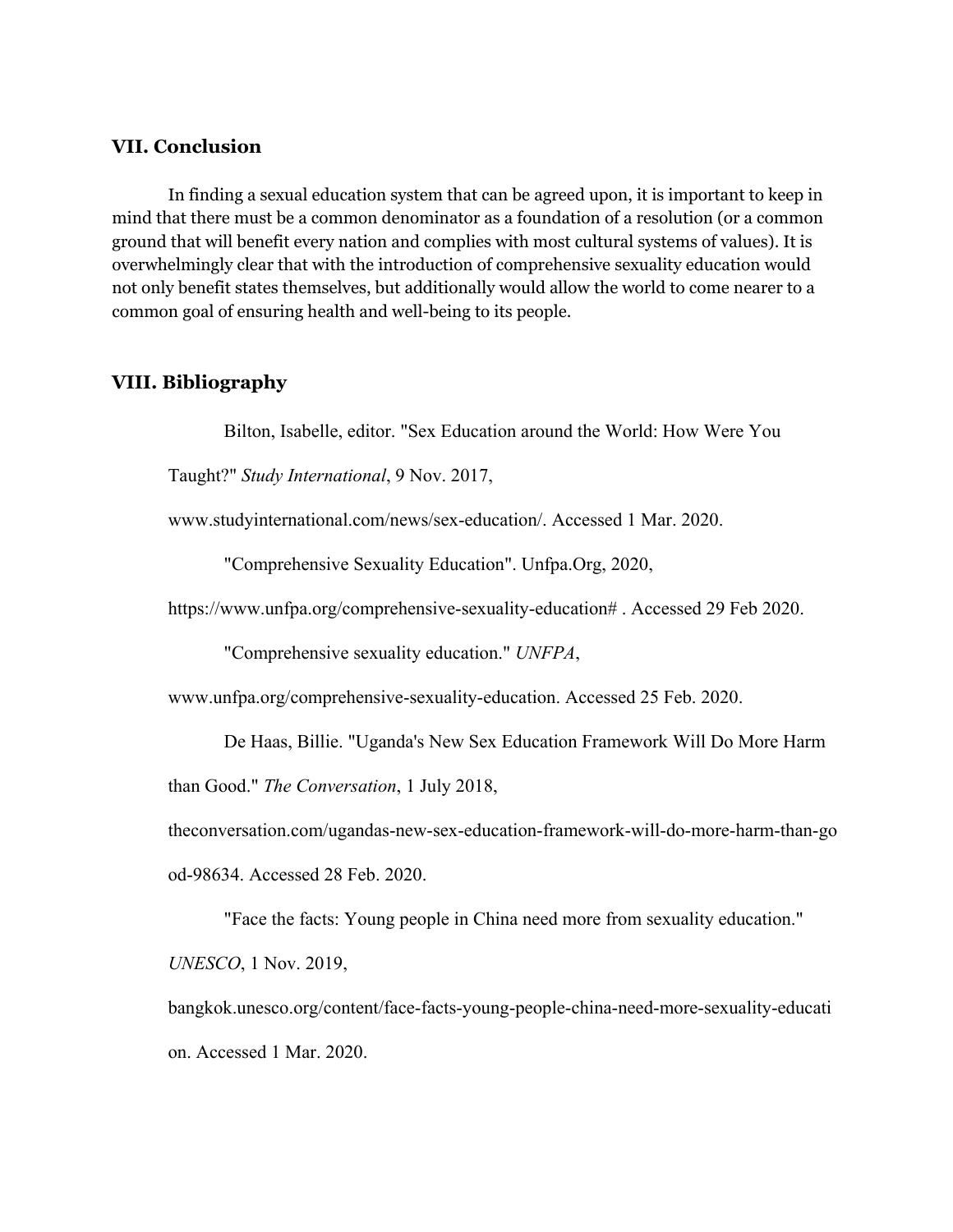"It is time to face the facts: Young people in China ask more from comprehensive sexuality education." *UNESCO*, 26 Sept. 2019,

en.unesco.org/news/it-time-face-facts-young-people-china-ask-more-comprehensive-sexu ality-education.

Navlakha, Meera. "Sex Education Camps Are Now a Thing in China." *Vice*, 1 Sept. 2019,

www.vice.com/en\_in/article/8xwgy4/sex-education-camps-are-now-a-thing-in-china. Accessed 28 Feb. 2020.

" OHCHR | Convention On The Rights Of The Child ". Ohchr.Org, 2020, https://www.ohchr.org/en/professionalinterest/pages/crc.aspx . Accessed 1 Mar 2020.

"Poland: New legislation treats sex education as 'pedophilia.'" *DW*, www.dw.com/en/poland-new-legislation-treats-sex-education-as-pedophilia/a-50853031. Accessed 28 Feb. 2020.

"Poland's Criminalisation of Sexuality Education - an explainer." *GUE/NGL*, 14 Nov. 2019,

www.guengl.eu/issues/explainers/polands-criminalisation-of-sexuality-education-an-expl ainer/. Accessed 26 Feb. 2020.

Rough, Bonnie. "How the Dutch Do Sex Ed." *The Atlantic*, 27 Aug. 2018, www.theatlantic.com/family/archive/2018/08/the-benefits-of-starting-sex-ed-at-age-4/56 8225/. Accessed 28 Feb. 2020.

"Sexuality education in Europe: an overview of current policies". [online] Available